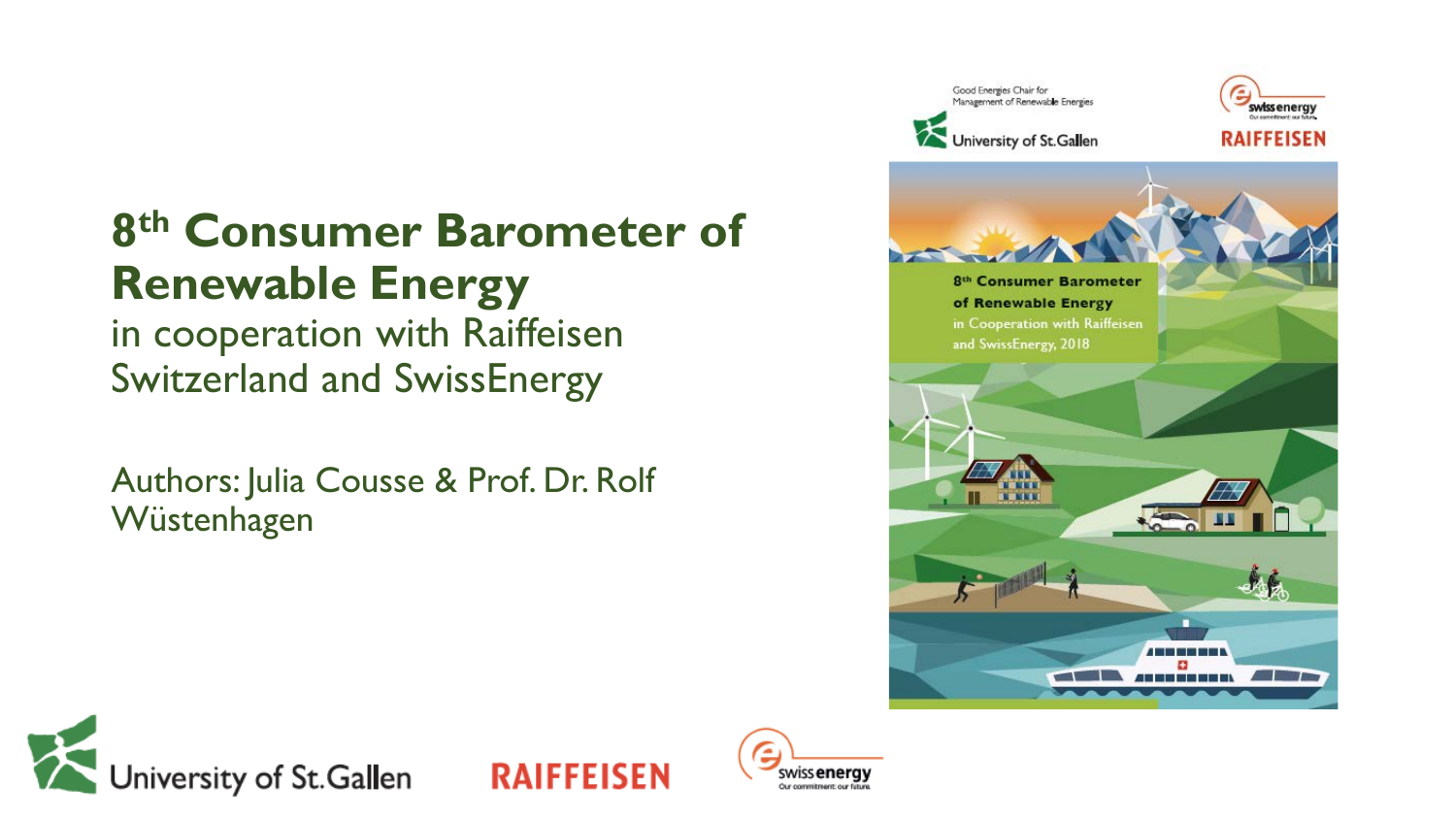# **Background Information on Consumer Data**

| <b>Data Collection</b> | <b>April 2018</b> |
|------------------------|-------------------|
| <b>Sample size</b>     | 1019              |
|                        | respondents       |
| Size of the            | almost 80,000     |
| overall B2C            | registered        |
| online panel           | participants      |
|                        | throughout        |
|                        | Switzerland       |











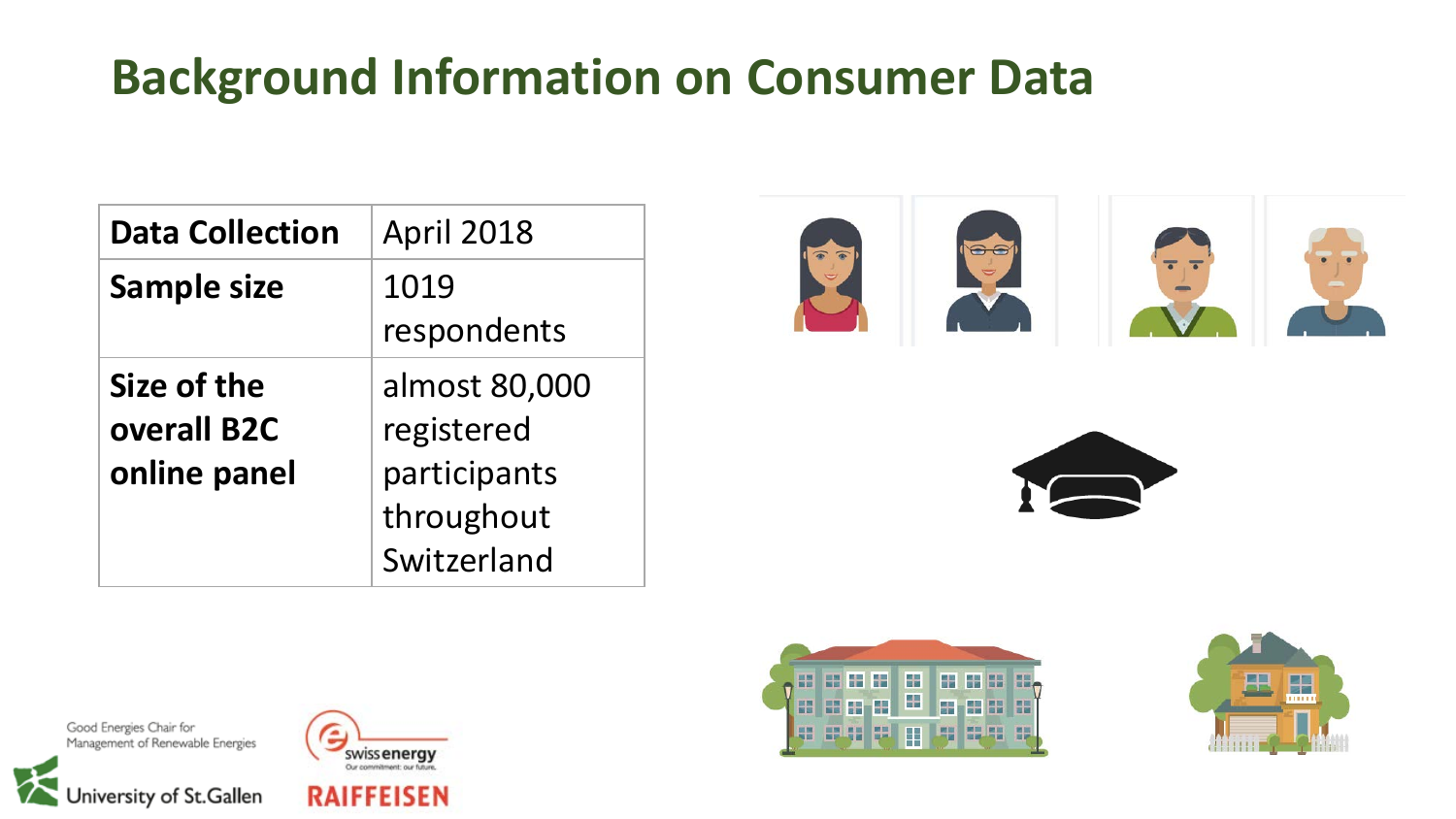# **Air pollution: a pressing issue on Swiss consumers' minds**





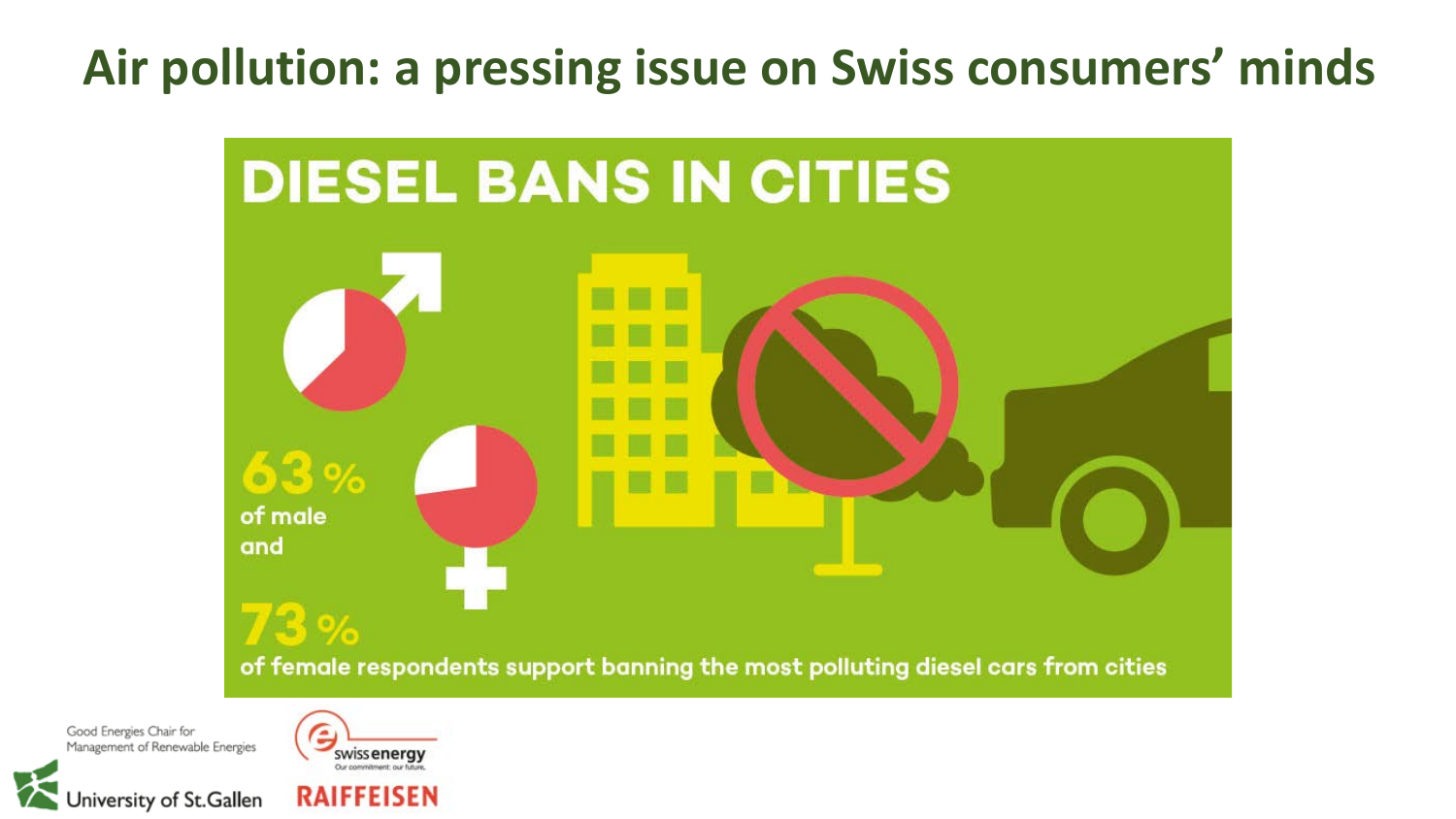# **Mobility: Mixed feelings about combustion engines**

 $\blacksquare$  diesel  $\blacksquare$  electric  $\blacksquare$  gasoline

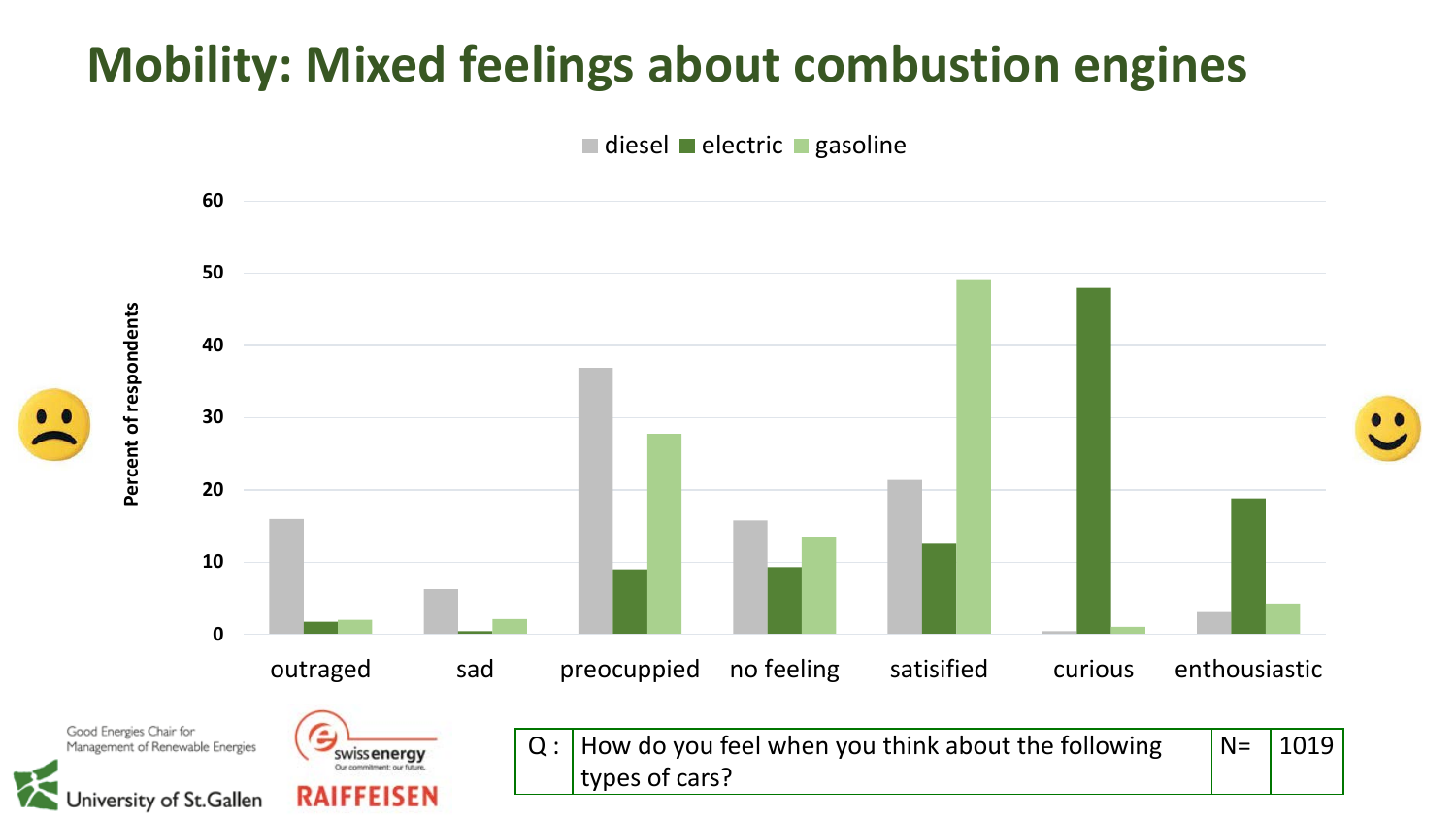# **For 42% of respondents, an electric car is their first or second choice**

**1st choice 2nd choice**

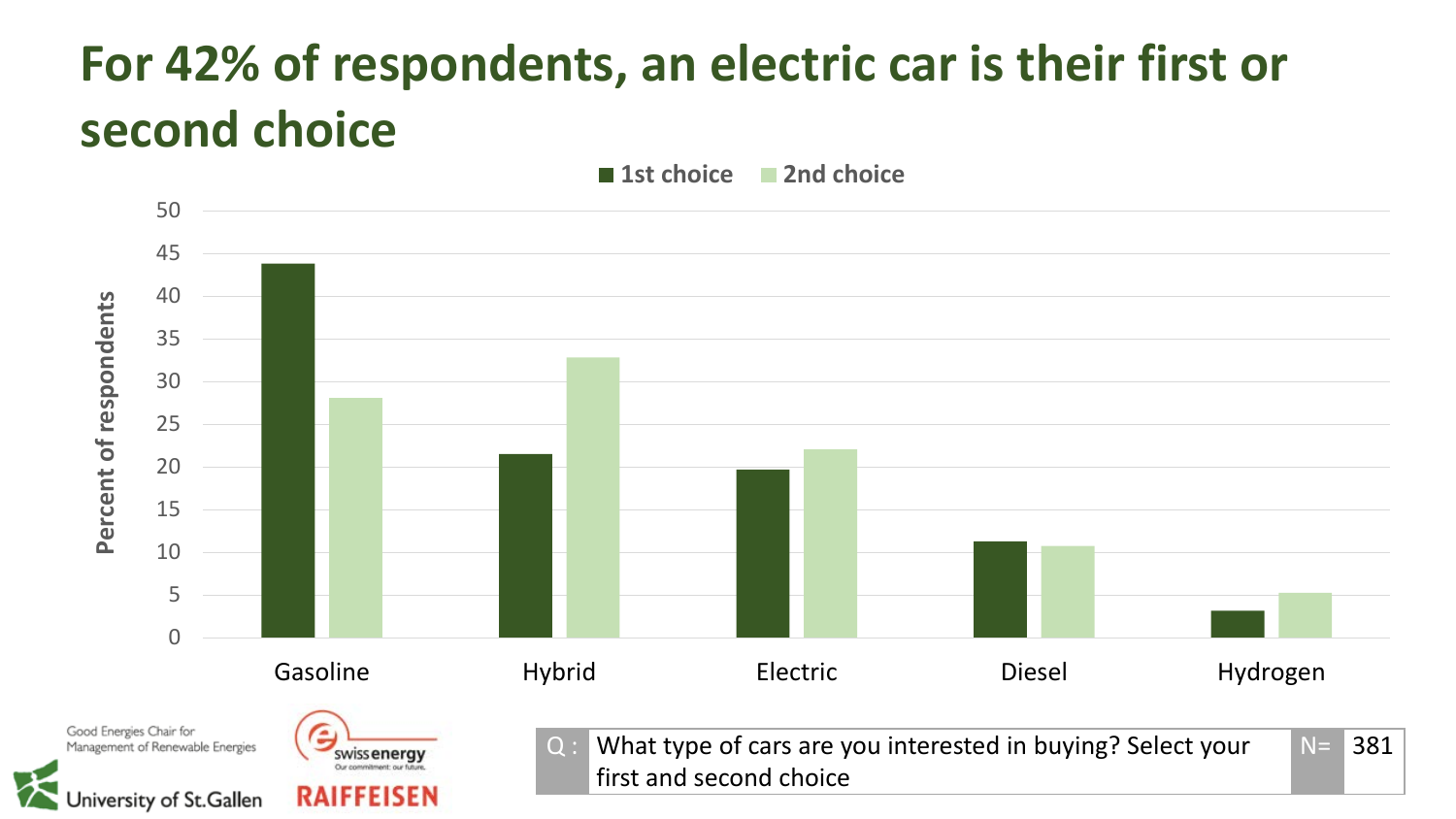#### **Electric Mobility: From Interest to Purchase**

#### **Market Potential for Electric Vehicles**

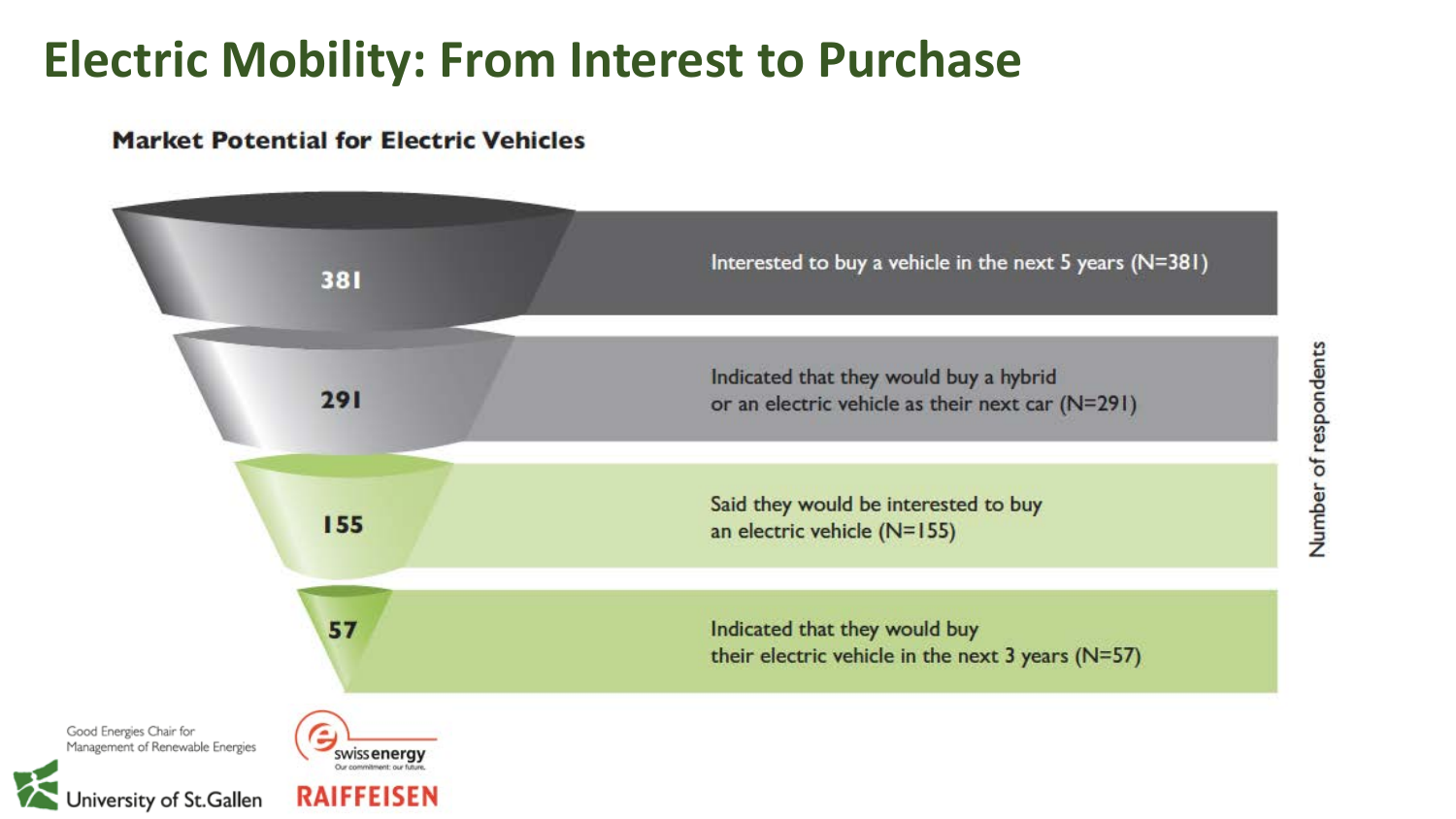## **Preferences for Green Building Features**

# **SOLAR BATTERY SYSTEMS**



64 % are interested in buying solar panels with battery storage ...

... compared to without storage

- $Q:$  Imagine that you have savings available to make improvements to your home or future home, please indicate the probability that you would invest in the following:
- $A: \begin{array}{|c} \bullet \end{array}$  Solar system without batteries
	- Solar system with batteries
	- Heat pump
	- Charging station for EV
	- Swimming pool, jacuzzi, sauna
	- Kitchen, bathroom renovation
	- thermal insulation

|--|



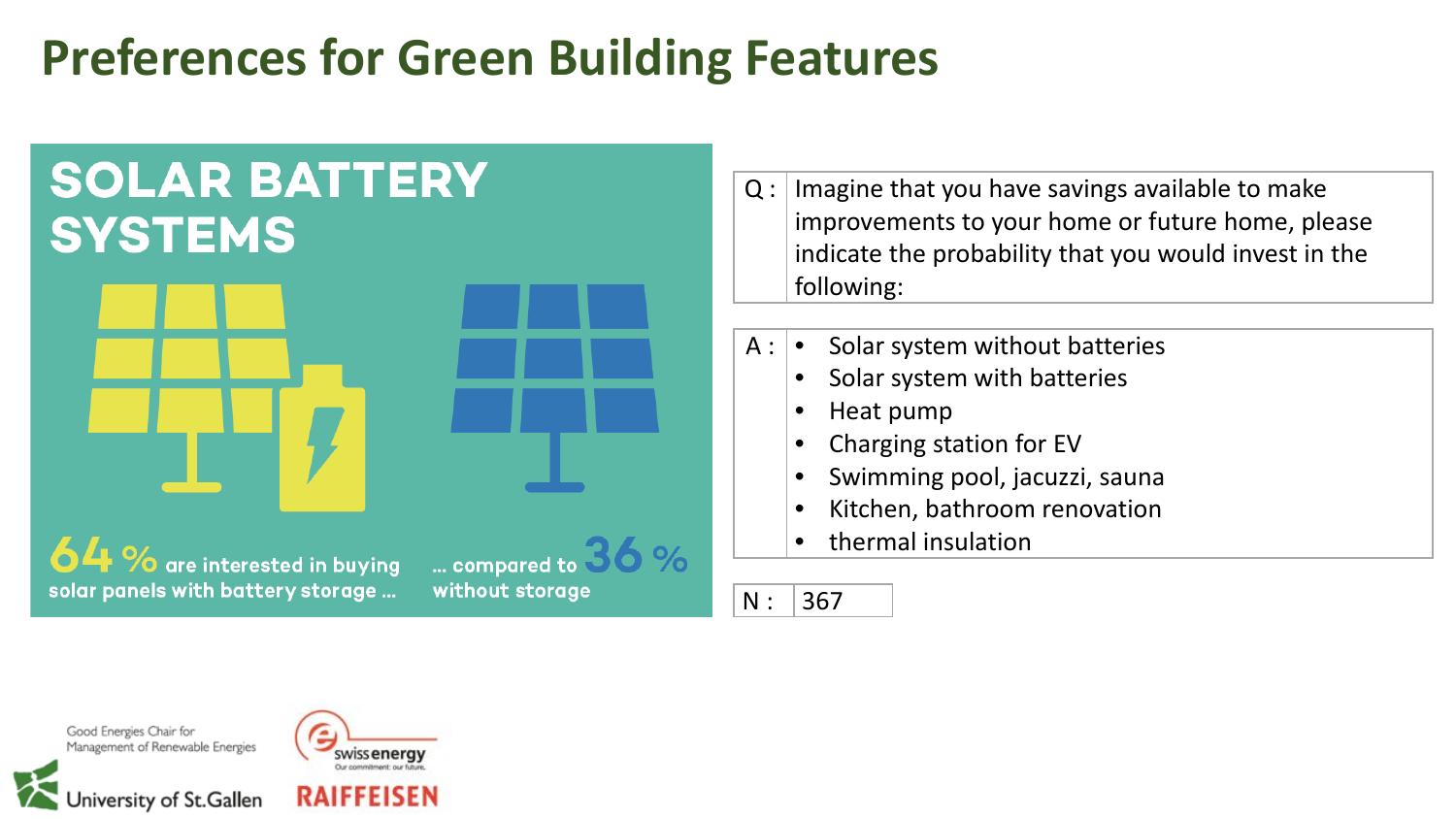# **Significant interest for Community Solar**



Q : Under the name "Community Solar", some utilities offer their customers the opportunity to participate in large solar projects in their community. Both owners and tenants can then produce their own solar energy for which they are credited on their electricity bill. Would you be interested in investing in such a project?  $N = | 1019$ 



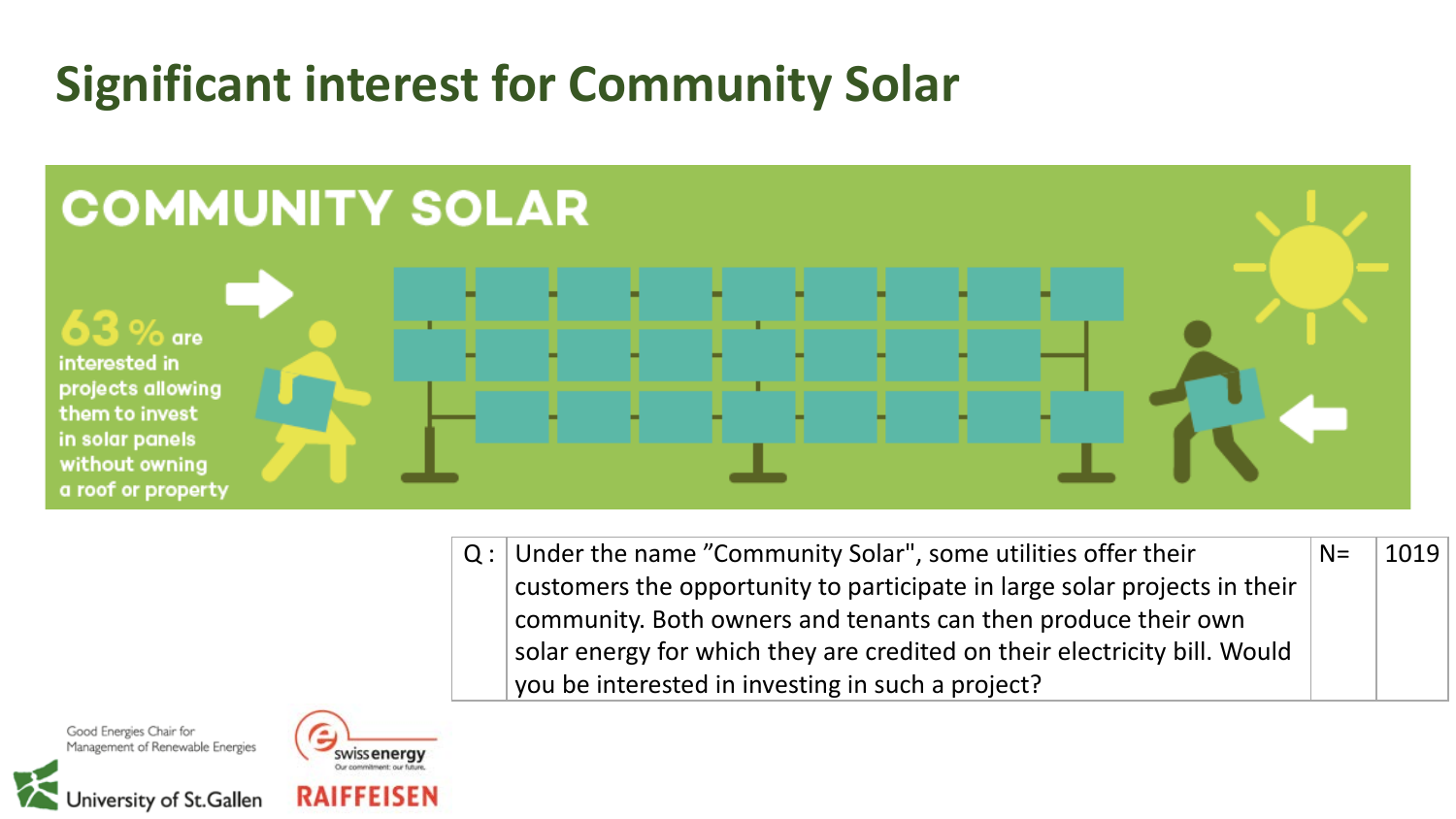# **Gaps in Energy Knowledge**

# **UNAWARE OF IMPORT DEPENDENCE**

Only 7 % know that 7 5 % of Swiss energy demand (heat, electricity and fuels) is covered through imports

Good Energies Chair for Management of Renewable Energies





 $Q: \Box$  In your opinion, which proportion of Switzerland's energy consumption (heat, electricity, fuel, etc.) is currently covered by imported energy?  $N = | 1019$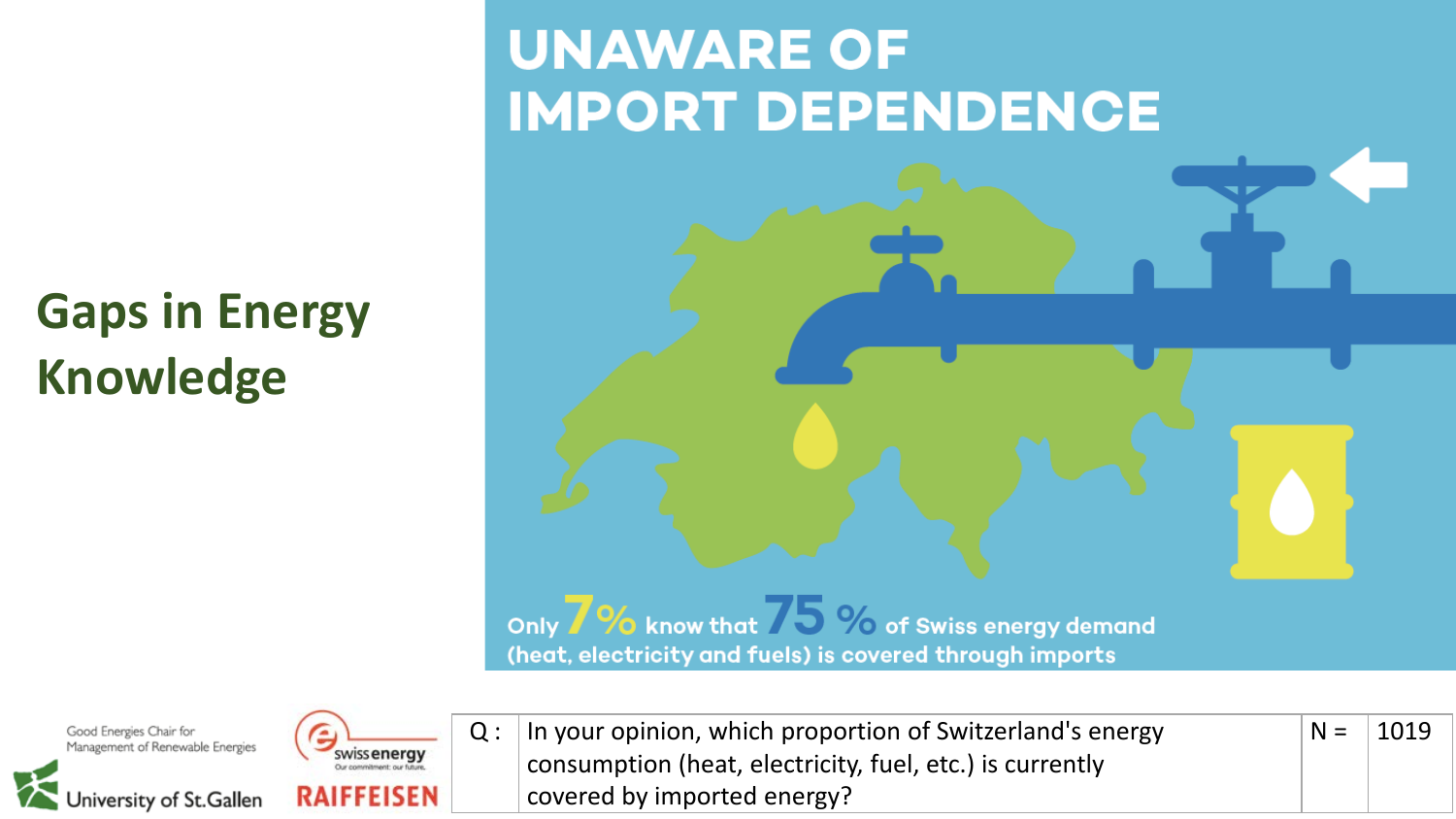# **Growing interest in Energy Efficiency features**



Good Energies Chair for Management of Renewable Energies

University of St.Gallen



Q : | Imagine that your bank would offer you, in addition to a mortgage, access to a network of partners to improve the energy efficiency of your home. To what extent would you be interested?  $N = \frac{1424}{ }$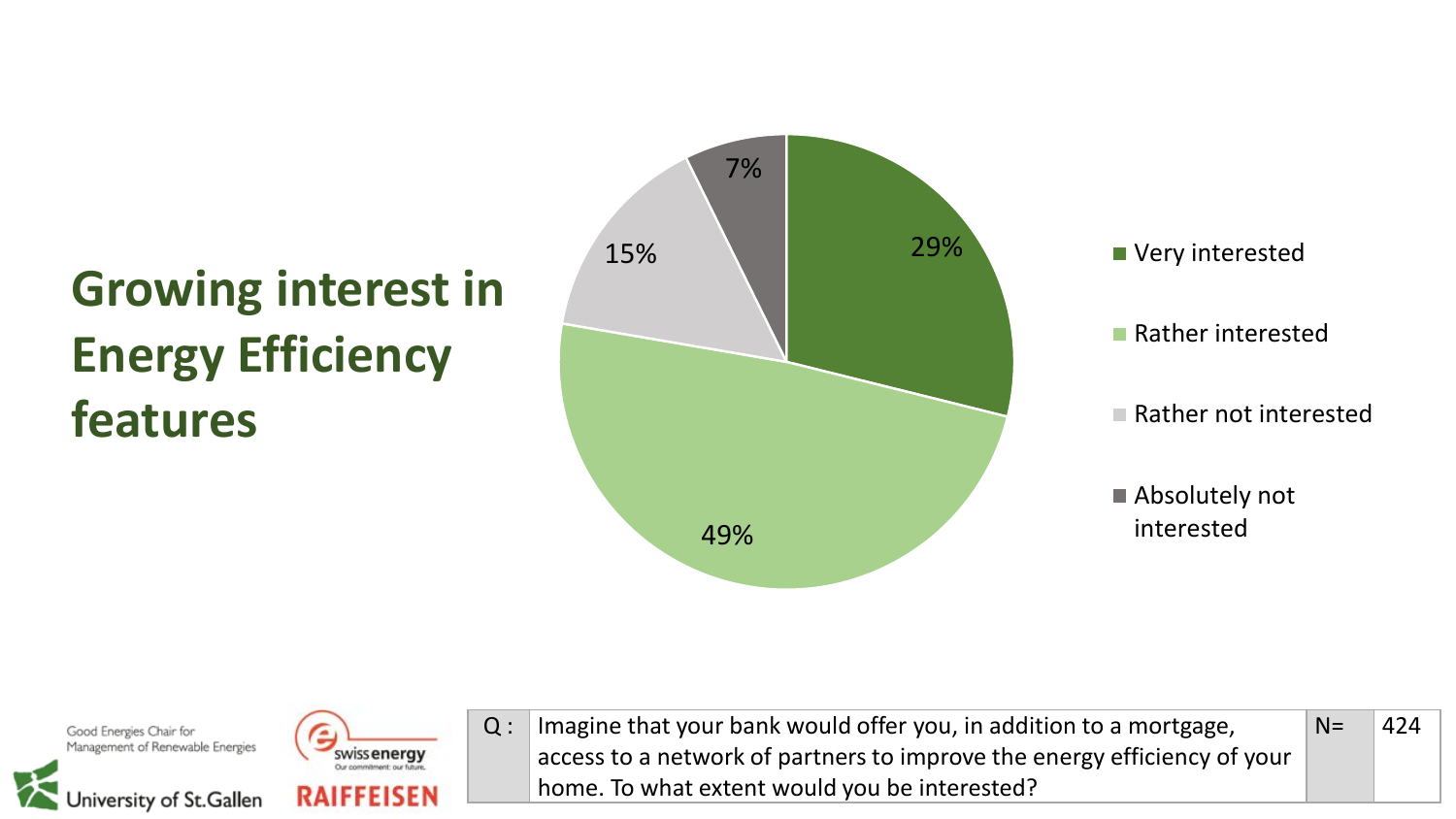# **Swiss Consumers Care for Green Investments**

## **GREEN PENSION FUND**



46 % of young people would be interested in investing part of their private pension plan (pillar 3a) in renewable energy projects

Good Energies Chair for Management of Renewable Energies





 $Q:$  If your bank gave you the opportunity to invest part of your private pension plan (pillar 3a) in renewable energy projects, how interested would you be?  $N = 1019$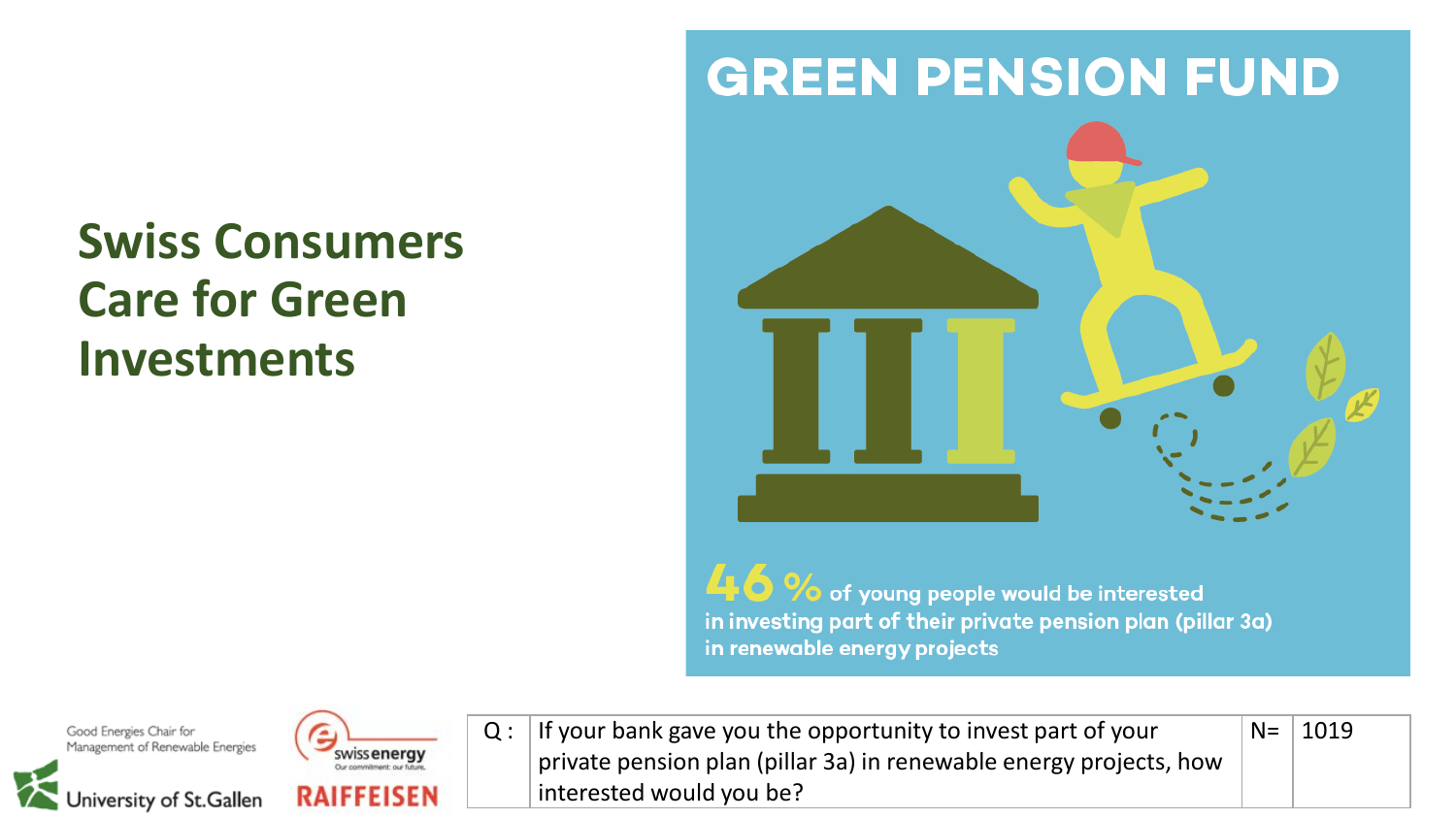# **Social Acceptance: Learning by Doing**



I (rather) agree to have a wind turbine built close to my







| $\vert$ Q. 2: $\vert$ To what extent do you agree with the following                                | <b>ThatTCT, as CC to have a will a carbine band close to my</b><br>community (N=495) | $\mid$ Q. 1: $\mid$ What type of cars are you interested in buying? |
|-----------------------------------------------------------------------------------------------------|--------------------------------------------------------------------------------------|---------------------------------------------------------------------|
| ement of Renewable Energies<br>swissenergy<br>close to my community."<br>Our commitment: our future | $\widehat{\mathbf{r}}$<br>Energies Chair for                                         | statement? "I would agree to have a wind turbine built              |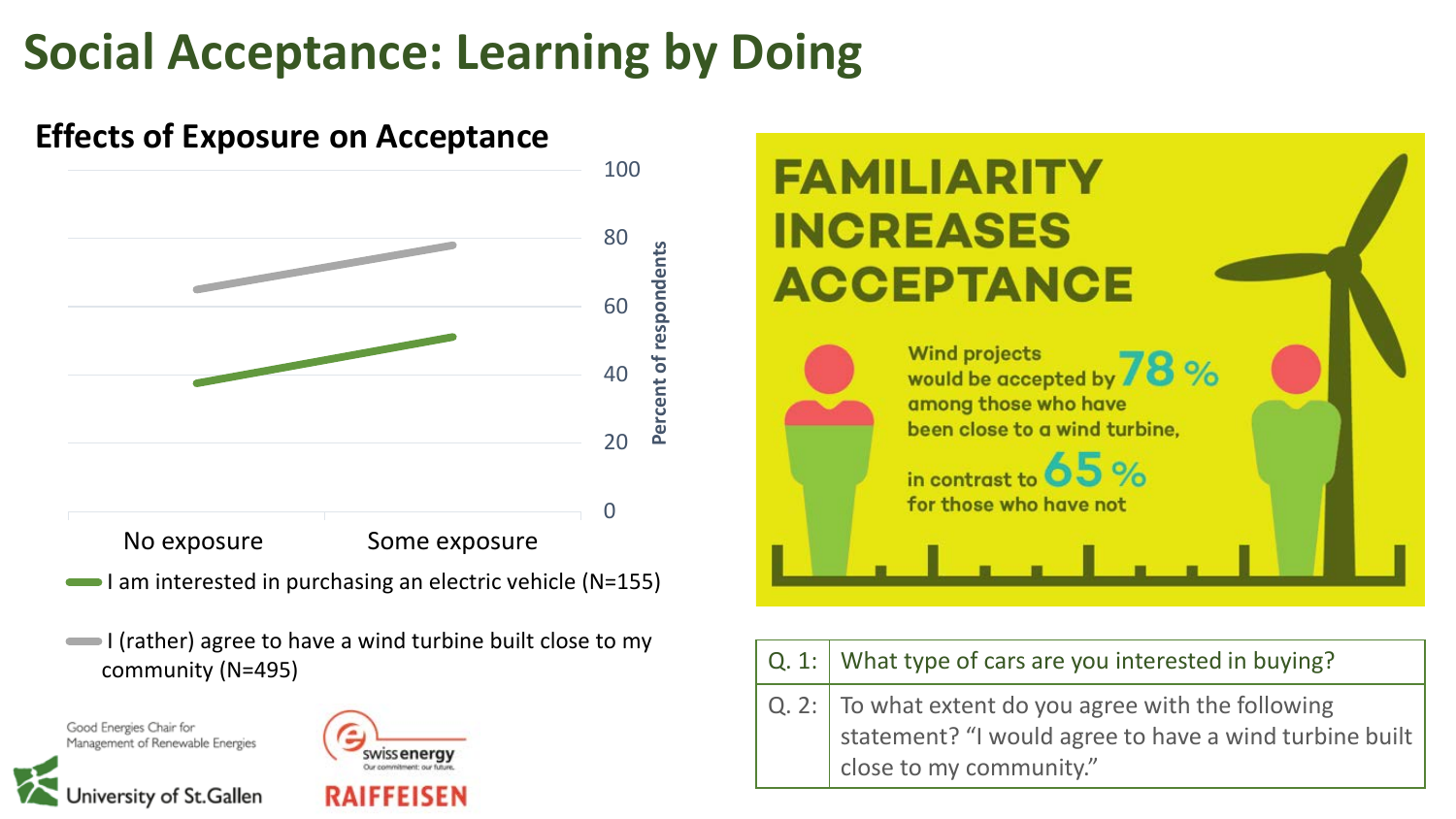**Growing support for liberalizing retail electricity markets**

# **MARKET LIBERALIZATION**

#### are in favor of liberalizing the electricity market

Good Energies Chair for Management of Renewable Energies





Q : Do you think that private individuals like you should be able to freely choose their energy provider (market liberalization)?  $N = 1019$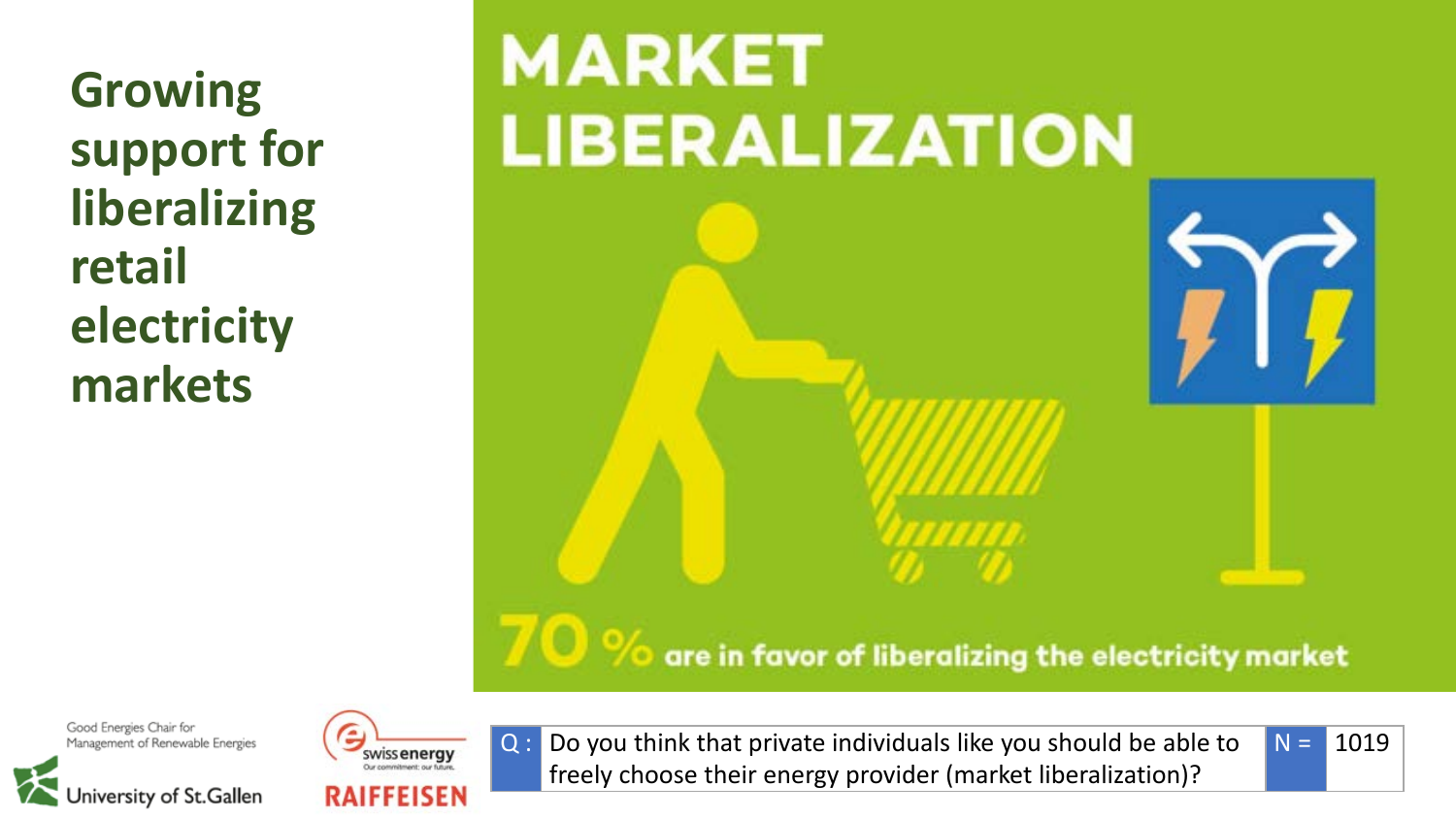#### **Clear Preference for Swiss Made Renewables**

# **MADE IN SWITZERLA**

**Preferred mix of** renewable electricity is 88 % Swiss made

Good Energies Chair for Management of Renewable Energies

**Jniversity of St.Gallen** 



Q : The Swiss Energy Strategy plans for the expansion of renewables (11'400 GWh by 2035). How would you like this goal to be reached? Please choose your preferred combination of renewable energy projects from the following options. The total amount must be equal to 100%.

| $A$ : | Hydro in Switzerland % |
|-------|------------------------|
|       | Solar in Switzerland % |
|       | Wind in Switzerland %  |
|       | Hydro abroad %         |
|       | Solar abroad %         |
|       | Wind abroad %          |

 $N: 1019$